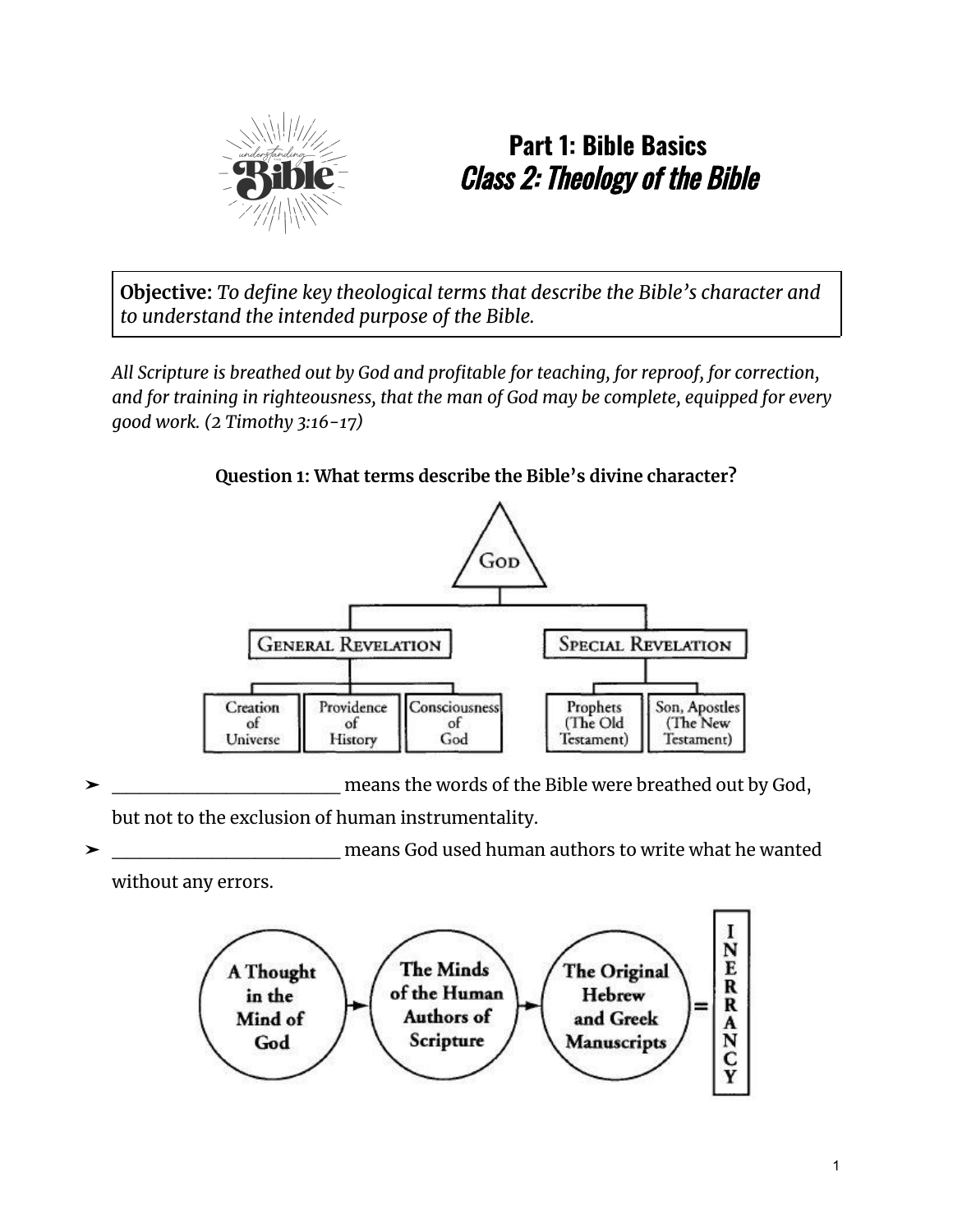- ➤ \_\_\_\_\_\_\_\_\_\_\_\_\_\_\_\_ means the Bible is incapable of teaching error, due to its divine origin.
- ➤ \_\_\_\_\_\_\_\_\_\_\_\_\_\_\_\_ means that the Bible gives us what we need to know about God and what God requires of us.
- ⧫ **Key takeaway:** *The Bible is a supernatural book given by a supernatural God!*

### **Question 2: How does** *sola scriptura* **describe the Bible's authority?**

- ➤ *Sola scriptura*, which means "\_\_\_\_\_\_\_\_\_\_\_\_\_\_\_\_\_\_\_\_" means that the Bible is the only **EXECUTE:** authority for Christian faith and practice.
- ➤ *Sola scriptura* protects from \_\_\_\_\_\_\_\_\_\_\_\_\_\_\_\_, \_\_\_\_\_\_\_\_\_\_\_\_\_\_\_\_\_, and \_\_\_\_\_\_\_\_\_\_\_\_\_\_\_\_\_\_\_\_\_.



⧫ **Key takeaway:** *Of all the authorities given to us by God, there is none higher than the Bible!*

## **Question 3: What is the role of the Bible in the life of the church?**

- ➤ Just as God spoke the \_\_\_\_\_\_\_\_ into existence by the power of his word (Genesis
- 1), Christ established the by the power of his word (Matthew 16:18)
- ➤ Throughout church history, the church was committed to:
	- \_\_\_\_\_\_\_\_ the word. (1 Timothy 4:13)
	- \_\_\_\_\_\_\_\_\_\_\_\_\_\_ the word. (2 Timothy 4:2)
	- $\circ$  \_\_\_\_\_\_\_\_\_\_\_\_\_\_\_\_\_\_\_the word. (1 Timothy 2:1)
	- $\circ$  \_\_\_\_\_\_\_\_\_\_\_\_\_\_\_\_\_\_\_\_the word. (Ephesians 5:19)
	- $\circ$  \_\_\_\_\_\_\_\_\_\_\_\_\_\_\_ the word. (Luke 22:19; Romans 6:3-4)
- ➤ *Semper reformanda!* The Church is always being \_\_\_\_\_\_\_\_\_\_\_\_ by the Bible.

The Holy Scripture is the only sufficient,certain, and infallible rule of all saving knowledge,faith,and obedience,although the light of nature,and the works of creation and providence do so far manifest the goodness, wisdom,and power of God, as to leave men inexcusable; yet are they not sufficient to give that knowledge of God